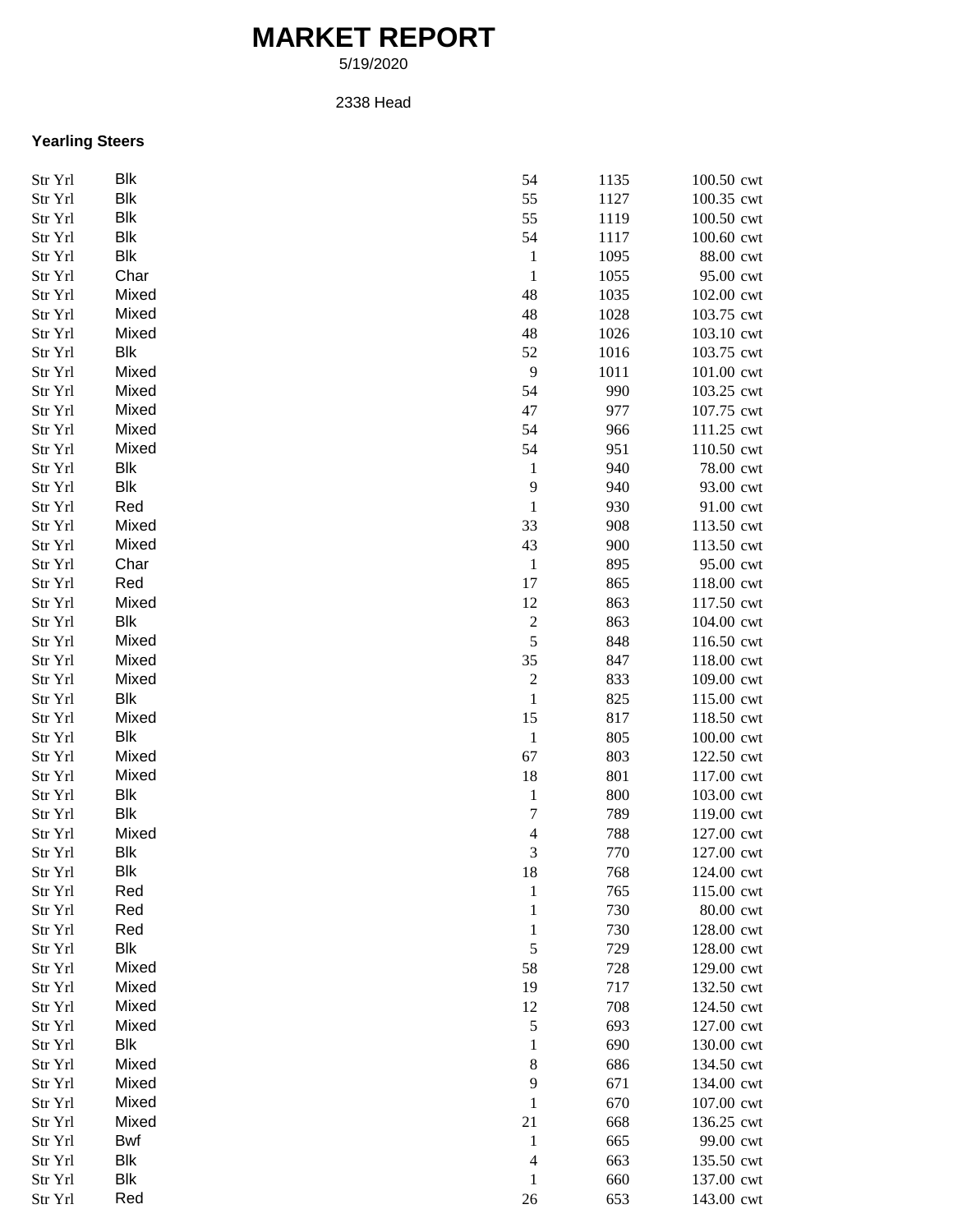| Str Yrl                 | Mixed        | 6                              | 653        | 51.00 cwt                |
|-------------------------|--------------|--------------------------------|------------|--------------------------|
| Str Yrl                 | <b>Blk</b>   | $\overline{c}$                 | 640        | 134.00 cwt               |
| Str Yrl                 | <b>Blk</b>   | 5                              | 628        | 141.50 cwt               |
| Str Yrl                 | <b>Blk</b>   | $\overline{4}$                 | 620        | 144.00 cwt               |
| Str Yrl                 | Blk          | $\ensuremath{\mathfrak{Z}}$    | 618        | 121.00 cwt               |
| Str Yrl                 | <b>Blk</b>   | 6                              | 618        | 142.00 cwt               |
| Str Yrl                 | Blk          | $\boldsymbol{2}$               | 615        | 142.00 cwt               |
| Str Yrl                 | Mixed        | 6                              | 613        | 146.00 cwt               |
| Str Yrl                 | Blk          | 4                              | 610        | 148.50 cwt               |
| Str Yrl                 | Blk          | 9                              | 607        | 147.00 cwt               |
| Str Yrl                 | Blk          | $\,8\,$                        | 604        | 150.00 cwt               |
| Str Yrl                 | Mixed        | 22                             | 588        | 148.00 cwt               |
| Str Yrl                 | Mixed        | $\sqrt{3}$                     | 583        | 148.00 cwt               |
| Str Yrl                 | <b>Blk</b>   | $\,$ 8 $\,$                    | 579        | 149.00 cwt               |
| Str Yrl                 | Mixed        | $\boldsymbol{7}$               | 555        | 155.00 cwt               |
| Str Yrl                 | <b>Blk</b>   | $\sqrt{2}$                     | 550        | 152.00 cwt               |
| Str Yrl                 | <b>Blk</b>   | $\overline{3}$                 | 545        | 157.00 cwt               |
| Str Yrl                 | Blk          | $\sqrt{6}$                     | 543        | 160.50 cwt               |
| Str Yrl                 | <b>Blk</b>   | $\sqrt{ }$                     | 517        | 170.00 cwt               |
| Str Yrl                 | <b>Blk</b>   | $\mathfrak 3$                  | 503        | 172.00 cwt               |
| Str Yrl                 | Red          | 6                              | 501        | 172.00 cwt               |
| Str Yrl                 | <b>Blk</b>   | $\mathfrak s$                  | 496        | 151.00 cwt               |
| Str Yrl                 | Mixed        | 3                              | 482        | 159.00 cwt               |
| Str Yrl                 | Blk          | $\sqrt{3}$                     | 467        | 168.00 cwt               |
| Str Yrl                 | Red          | 4                              | 459        | 169.00 cwt               |
| Str Yrl                 | Mixed<br>Blk | 4                              | 435        | 181.00 cwt               |
| Str Yrl<br>Str Yrl      | Blk          | $\overline{c}$<br>$\mathbf{1}$ | 393<br>380 | 174.00 cwt<br>165.00 cwt |
| Str Yrl                 | <b>Blk</b>   | $\mathbf{1}$                   | 350        | 176.00 cwt               |
|                         |              |                                |            |                          |
| <b>Steer Calves</b>     |              |                                |            |                          |
| Str Calf                | <b>Blk</b>   | $\mathbf{1}$                   | 695        | 101.00 cwt               |
| Str Calf                | <b>Blk</b>   | 58                             | 662        | 135.00 cwt               |
| Str Calf                | <b>Blk</b>   | $27\,$                         | 559        | 151.00 cwt               |
| Str Calf                | Mixed        | 6                              | 521        | 138.00 cwt               |
| Str Calf                | <b>Blk</b>   | 3                              | 520        | 122.00 cwt               |
| Str Calf                | Rwf          | $\mathbf{1}$                   | 495        | 129.00 cwt               |
| Str Calf                | Blk          | 3                              | 492        | 144.00 cwt               |
| Str Calf                | Blk          | 6                              | 486        | 155.00 cwt               |
| Str Calf                | <b>Blk</b>   | $\overline{c}$                 | 470        | 156.00 cwt               |
| Str Calf                | Blk          | 1                              | 370        | 168.00 cwt               |
| Str Calf                | <b>Blk</b>   | 3                              | 300        | 450.00 hd                |
| Str Calf                | Blk          | 1                              | 245        | 525.00 hd                |
| Str Calf                | Mixed        | 3                              | 237        | 550.00 hd                |
| <b>Yearling Heifers</b> |              |                                |            |                          |
| Hfr Yrl                 | Blk          | $\sqrt{2}$                     | 1030       | 81.00 cwt                |
| Hfr Yrl                 | Blk          | $\boldsymbol{7}$               | 888        | 98.00 cwt                |
| Hfr Yrl                 | Mixed        | 14                             | 888        | 98.00 cwt                |
| Hfr Yrl                 | Blk          | $\mathbf{1}$                   | 860        | 100.00 cwt               |
| Hfr Yrl                 | Mixed        | 14                             | 849        | 103.50 cwt               |
| Hfr Yrl                 | <b>Blk</b>   | $\mathbf{1}$                   | 845        | 99.00 cwt                |
| Hfr Yrl                 | Mixed        | $\overline{c}$                 | 820        | 102.00 cwt               |
| Hfr Yrl                 | Blk          | $\mathbf{1}$                   | 811        | 111.00 cwt               |
| Hfr Yrl                 | Mixed        | 8                              | 811        | 111.00 cwt               |
| Hfr Yrl                 | Mixed        | 6                              | 790        | 110.00 cwt               |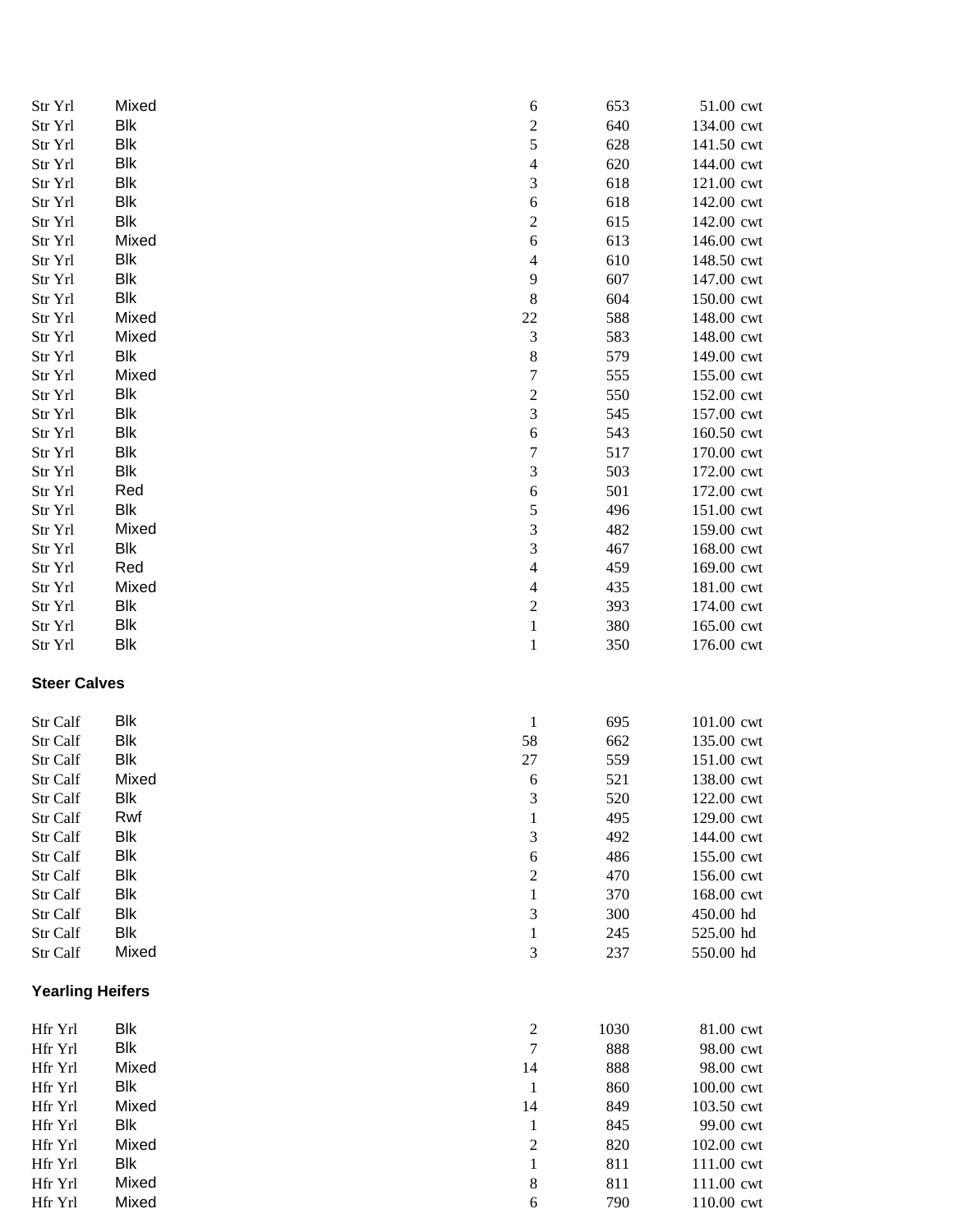| Hfr Yrl            | Mixed        | 5                            | 788        | 81.00 cwt                |
|--------------------|--------------|------------------------------|------------|--------------------------|
| Hfr Yrl            | Red          | 21                           | 777        | 108.00 cwt               |
| Hfr Yrl            | <b>Blk</b>   | $\mathbf{1}$                 | 775        | 91.00 cwt                |
| Hfr Yrl            | Mixed        | $\mathbf{1}$                 | 765        | 94.00 cwt                |
| Hfr Yrl            | <b>Blk</b>   | $\mathbf{1}$                 | 760        | 87.00 cwt                |
| Hfr Yrl            | Mixed        | 5                            | 760        | 85.00 cwt                |
| Hfr Yrl            | Blk          | $\,$ 8 $\,$                  | 759        | 114.75 cwt               |
| Hfr Yrl            | Mixed        | 61                           | 754        | 118.00 cwt               |
| Hfr Yrl            | Mixed        | $\overline{c}$               | 743        | 104.00 cwt               |
| Hfr Yrl            | Mixed        | $\mathbf{1}$                 | 740        | 98.00 cwt                |
| Hfr Yrl            | Blk          | $\boldsymbol{2}$             | 740        | 112.50 cwt               |
| Hfr Yrl            | Mixed        | 19                           | 732        | 113.50 cwt               |
| Hfr Yrl            | <b>Blk</b>   | $\mathbf 1$                  | 720        | 50.00 cwt                |
| Hfr Yrl            | Bwf          | $\mathbf{1}$                 | 720        | 108.00 cwt               |
| Hfr Yrl            | Mixed        | 11                           | 715        | 115.00 cwt               |
| Hfr Yrl            | Mixed        | 3                            | 707        | 109.00 cwt               |
| Hfr Yrl            | Mixed        | 61                           | 705        | 113.25 cwt               |
| Hfr Yrl            | <b>Blk</b>   | $\boldsymbol{2}$             | 695        | 110.00 cwt               |
| Hfr Yrl            | <b>Blk</b>   | $\sqrt{6}$                   | 686        | 119.00 cwt               |
| Hfr Yrl            | Mixed        | $\overline{c}$               | 683        | 103.00 cwt               |
| Hfr Yrl            | <b>Blk</b>   | 15                           | 678        | 122.50 cwt               |
| Hfr Yrl            | <b>Blk</b>   | $\overline{c}$               | 675        | 120.00 cwt               |
| Hfr Yrl            | Mixed        | $\overline{4}$               | 665        | 120.00 cwt               |
| Hfr Yrl            | Blk          | 3                            | 662        | 120.00 cwt               |
| Hfr Yrl            | Mixed        | $\sqrt{6}$                   | 660        | 124.00 cwt               |
| Hfr Yrl            | <b>Blk</b>   | $\mathbf{1}$                 | 650        | 146.00 cwt               |
| Hfr Yrl            | <b>Blk</b>   | 6                            | 645        | 115.00 cwt               |
| Hfr Yrl            | Blk          | $\boldsymbol{7}$             | 639        | 120.00 cwt               |
| Hfr Yrl            | <b>Blk</b>   | $\boldsymbol{7}$             | 635        | 126.00 cwt               |
| Hfr Yrl            | Mixed        | 11                           | 620        | 125.00 cwt               |
| Hfr Yrl            | Mixed        | 15                           | 613        | 124.00 cwt               |
| Hfr Yrl            | <b>Blk</b>   | 8                            | 608        | 124.00 cwt               |
| Hfr Yrl            | <b>Blk</b>   | $\mathbf{1}$                 | 605        | 127.00 cwt               |
| Hfr Yrl            | Red          | 12                           | 603        | 125.00 cwt               |
| Hfr Yrl            | <b>Blk</b>   | $\mathfrak{S}$               | 600        | 125.00 cwt               |
| Hfr Yrl            | Mixed        | 19                           | 593        | 127.25 cwt               |
| Hfr Yrl            | <b>Blk</b>   | $15\,$                       | 590        | 127.50 cwt               |
| Hfr Yrl            | Blk          | $\mathbf{1}$                 | 585        | 117.00 cwt               |
| Hfr Yrl            | <b>Blk</b>   | $\mathbf{1}$                 | 580        | 87.00 cwt                |
| Hfr Yrl            | <b>Blk</b>   | 1                            | 575        | 75.00 cwt                |
| Hfr Yrl            | Mixed        | 9                            | 563        | 129.00 cwt               |
| Hfr Yrl            | Char         | 3                            | 560        | 121.00 cwt               |
| Hfr Yrl            | Mixed        | 24                           | 553        | 134.50 cwt               |
| Hfr Yrl            | <b>Blk</b>   | 9                            | 551        | 132.00 cwt               |
| Hfr Yrl            | <b>Blk</b>   | 3                            | 545        | 132.00 cwt               |
| Hfr Yrl            | <b>Blk</b>   | 9                            | 541        | 128.50 cwt               |
| Hfr Yrl            | <b>Blk</b>   | $\overline{\mathbf{c}}$      | 538        | 133.00 cwt               |
| Hfr Yrl            | Bwf<br>Mixed | 5                            | 537        | 138.00 cwt               |
| Hfr Yrl            | Mixed        | $\overline{c}$               | 536        | 138.00 cwt               |
| Hfr Yrl            | Mixed        | $\overline{c}$<br>$\sqrt{2}$ | 536        | 138.00 cwt               |
| Hfr Yrl            | Mixed        | $\mathbf{9}$                 | 525<br>523 | 116.00 cwt               |
| Hfr Yrl<br>Hfr Yrl | Red          | $\overline{c}$               | 523        | 133.00 cwt<br>130.00 cwt |
| Hfr Yrl            | <b>Blk</b>   | $\overline{c}$               | 520        | 136.00 cwt               |
| Hfr Yrl            | <b>Blk</b>   | $\,$ 8 $\,$                  | 520        | 136.50 cwt               |
| Hfr Yrl            | Red          | 10                           | 519        | 136.00 cwt               |
| Hfr Yrl            | Red          | 3                            | 503        | 133.00 cwt               |
| Hfr Yrl            | <b>Blk</b>   | $\overline{4}$               | 488        | 136.00 cwt               |
|                    |              |                              |            |                          |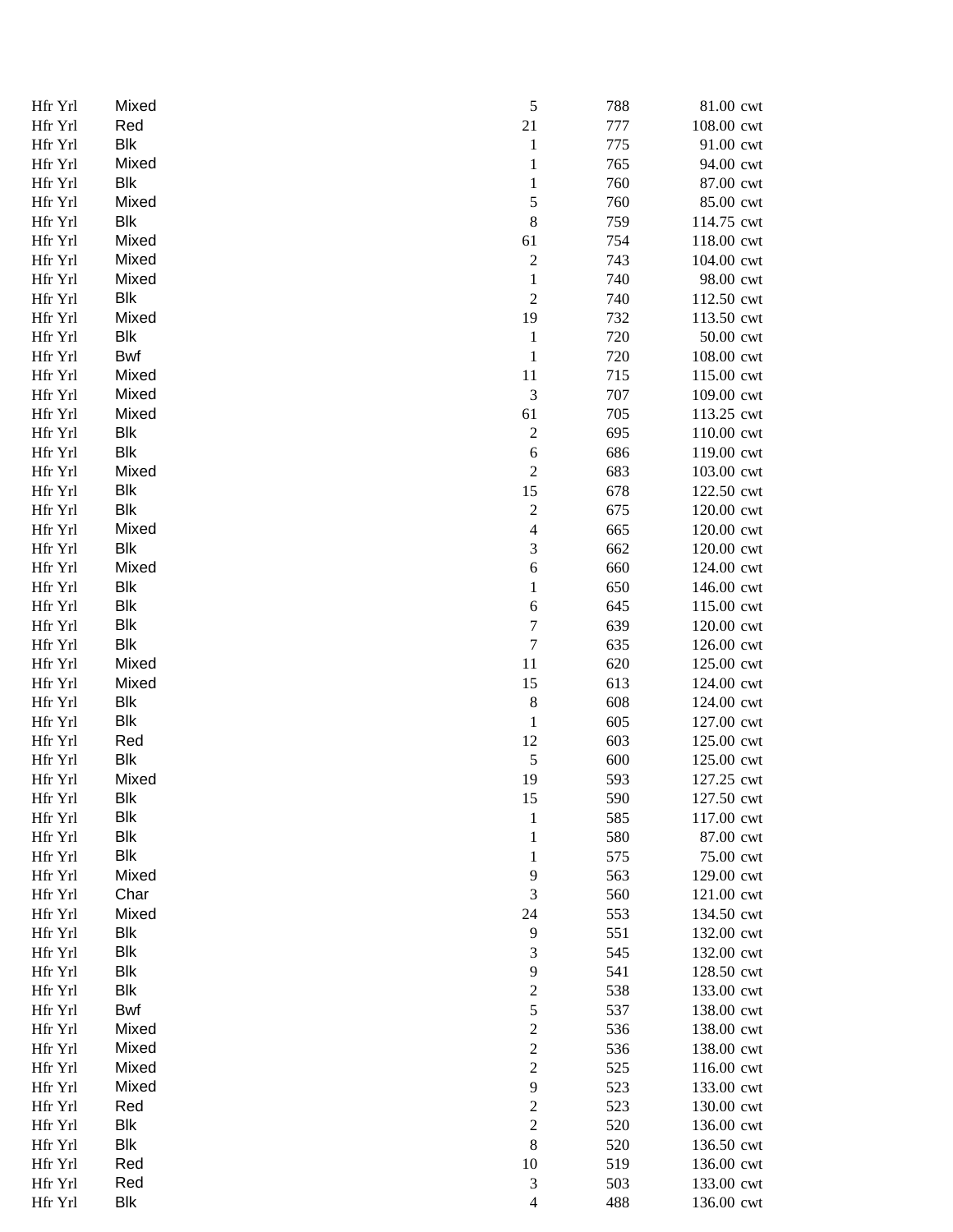| Hfr Yrl              | Blk        | 7                | 469  | 141.00 cwt |
|----------------------|------------|------------------|------|------------|
| Hfr Yrl              | <b>Blk</b> | 4                | 463  | 142.00 cwt |
| Hfr Yrl              | <b>Blk</b> | 6                | 458  | 140.50 cwt |
| Hfr Yrl              | <b>Blk</b> | 6                | 428  | 144.00 cwt |
| Hfr Yrl              | <b>Blk</b> | $\mathbf{1}$     | 410  | 140.00 cwt |
| Hfr Yrl              | Blk        | $\boldsymbol{2}$ | 375  | 150.00 cwt |
| Hfr Yrl              | Red        | $\,1$            | 355  | 138.00 cwt |
| <b>Heifer Calves</b> |            |                  |      |            |
| Hfr Calf             | <b>Blk</b> | 60               | 596  | 121.60 cwt |
| Hfr Calf             | Mixed      | $\overline{c}$   | 538  | 123.00 cwt |
| Hfr Calf             | <b>Blk</b> | $\sqrt{6}$       | 520  | 129.50 cwt |
| Hfr Calf             | Red        | $\overline{c}$   | 453  | 139.00 cwt |
| Hfr Calf             | <b>Blk</b> | $\mathbf{1}$     | 385  | 130.00 cwt |
| Hfr Calf             | <b>Blk</b> | $\mathbf{1}$     | 355  | 146.00 cwt |
| Hfr Calf             | <b>Blk</b> | $\overline{c}$   | 348  | 155.00 cwt |
| Hfr Calf             | <b>Blk</b> | 3                | 283  | 500.00 hd  |
| Hfr Calf             | <b>Blk</b> | $\mathbf{1}$     | 260  | 435.00 hd  |
| Hfr Calf             | <b>Blk</b> | $\mathbf{1}$     | 240  | 450.00 hd  |
| Hfr Calf             | <b>Blk</b> | $\,1$            | 170  | 325.00 hd  |
| <b>Bull Calves</b>   |            |                  |      |            |
| <b>Bull Calf</b>     | <b>Blk</b> | $\mathbf{1}$     | 1010 | 89.00 cwt  |
| <b>Bull Calf</b>     | <b>Blk</b> | $\overline{c}$   | 868  | 94.00 cwt  |
| <b>Bull Calf</b>     | <b>Blk</b> | $\,1\,$          | 835  | 97.00 cwt  |
| <b>Bull Calf</b>     | Char       | $\,1$            | 775  | 104.00 cwt |
| <b>Bull Calf</b>     | Red        | 5                | 760  | 111.00 cwt |
| <b>Bull Calf</b>     | <b>Bwf</b> | $\,1$            | 755  | 91.00 cwt  |
| <b>Bull Calf</b>     | Blk        | $\,1$            | 740  | 113.00 cwt |
| <b>Bull Calf</b>     | <b>Blk</b> | $\mathbf 1$      | 690  | 134.00 cwt |
| <b>Bull Calf</b>     | Mixed      | $\overline{4}$   | 495  | 147.00 cwt |
| <b>Bull Calf</b>     | <b>Blk</b> | $\mathbf{1}$     | 485  | 150.00 cwt |
| <b>Bull Calf</b>     | <b>Blk</b> | $\,1\,$          | 450  | 144.00 cwt |
| <b>Bull Calf</b>     | <b>Blk</b> | $\,1\,$          | 435  | 149.00 cwt |
| <b>Bull Calf</b>     | Blk        | 1                | 390  | 110.00 cwt |
| <b>Bull Calf</b>     | <b>Bwf</b> | $\,1\,$          | 340  | 176.00 cwt |
| <b>Bull Calf</b>     | <b>Blk</b> | 4                | 310  | 575.00 hd  |
| <b>Bull Calf</b>     | <b>Blk</b> | 3                | 250  | 575.00 hd  |
| <b>Bull Calf</b>     | <b>Blk</b> | $\mathbf{1}$     | 245  | 550.00 hd  |
| <b>Bred Heifers</b>  |            |                  |      |            |
| <b>Bred Hfr</b>      | Mixed      | 3                | 990  | 81.00 cwt  |
| <b>Bred Hfr</b>      | <b>Bwf</b> | $\mathbf{1}$     | 985  | 71.00 cwt  |
| <b>Bred Hfr</b>      | Blk        | $\mathbf{1}$     | 545  | 86.00 cwt  |
| <b>Pairs</b>         |            |                  |      |            |
| Pair                 | <b>Blk</b> | 1                | 1565 | 1150.00 pr |
| Pair                 | <b>Blk</b> | 3                | 1542 | 1325.00 pr |
| Pair                 | <b>Blk</b> | $\overline{c}$   | 1298 | 1200.00 pr |
| Pair                 | <b>Blk</b> | $\overline{c}$   | 1253 | 1300.00 pr |
| Pair                 | <b>Blk</b> | $\overline{2}$   | 1248 | 1275.00 pr |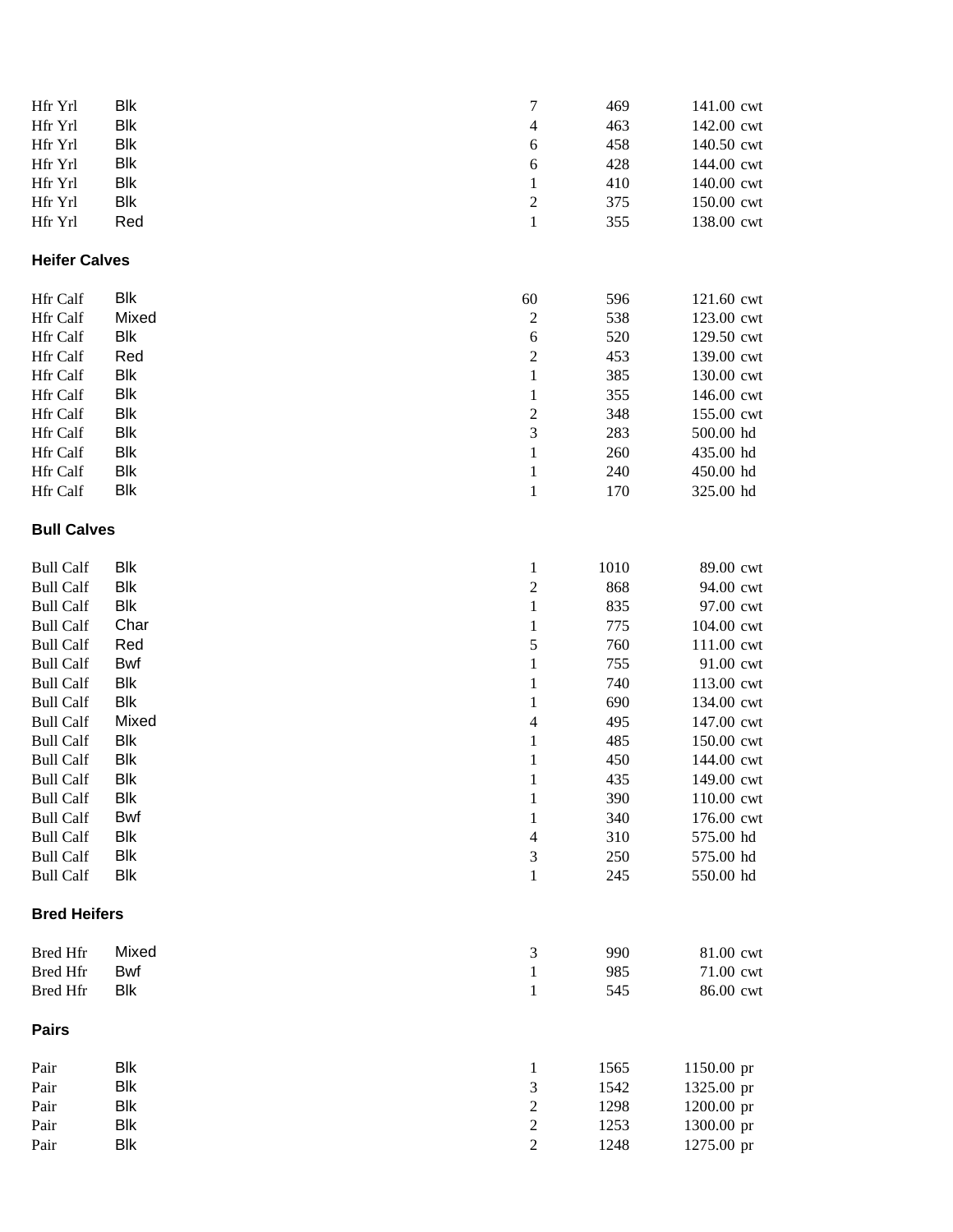## **Cows**

| Cow | Blk        | 1              | 1505 | 71.00 cwt  |
|-----|------------|----------------|------|------------|
| Cow | Blk        | $\,1$          | 1465 | 55.00 cwt  |
| Cow | Red        | $\mathbf{1}$   | 1450 | 64.00 cwt  |
| Cow | Hereford   | $\mathbf{1}$   | 1430 | 900.00 hd  |
| Cow | Blk        | $\overline{c}$ | 1400 | 70.00 cwt  |
| Cow | <b>Blk</b> | $\mathbf{1}$   | 1355 | 850.00 hd  |
| Cow | <b>Blk</b> | 9              | 1347 | 800.00 hd  |
| Cow | <b>Blk</b> | $\mathbf{1}$   | 1345 | 73.00 cwt  |
| Cow | <b>Blk</b> | $\mathbf{1}$   | 1335 | 66.00 cwt  |
| Cow | Red        | $\mathbf{1}$   | 1335 | 985.00 hd  |
| Cow | Hereford   | $\mathbf{1}$   | 1325 | 950.00 hd  |
| Cow | <b>Blk</b> | $\mathbf{1}$   | 1325 | 66.00 cwt  |
| Cow | <b>Blk</b> | $\overline{c}$ | 1318 | 1000.00 hd |
| Cow | Char       | $\mathbf{1}$   | 1305 | 74.00 cwt  |
| Cow | <b>Blk</b> | $\mathbf{1}$   | 1305 | 910.00 hd  |
| Cow | <b>Blk</b> | $\overline{c}$ | 1298 | 59.00 cwt  |
| Cow | Hereford   | $\,1$          | 1295 | 810.00 hd  |
| Cow | Red        | $\mathbf{1}$   | 1275 | 65.00 cwt  |
| Cow | Blk        | $\,1$          | 1275 | 73.00 cwt  |
| Cow | <b>Blk</b> | $10\,$         | 1274 | 850.00 hd  |
| Cow | Mixed      | $\sqrt{2}$     | 1273 | 1200.00 hd |
| Cow | Blk        | $10\,$         | 1253 | 1200.00 hd |
| Cow | <b>Blk</b> | $10\,$         | 1250 | 810.00 hd  |
| Cow | <b>Blk</b> | $\,1$          | 1250 | 64.00 cwt  |
| Cow | <b>Blk</b> | $\overline{c}$ | 1248 | 63.00 cwt  |
| Cow | <b>Blk</b> | 3              | 1243 | 66.00 cwt  |
| Cow | <b>Blk</b> | $\overline{7}$ | 1243 | 830.00 hd  |
| Cow | <b>Blk</b> | 8              | 1239 | 820.00 hd  |
| Cow | <b>Blk</b> | $\mathbf{1}$   | 1235 | 61.00 cwt  |
| Cow | <b>Blk</b> | 12             | 1226 | 1185.00 hd |
| Cow | <b>Blk</b> | $\mathbf{1}$   | 1225 | 58.00 cwt  |
| Cow | <b>Blk</b> | $\mathbf 1$    | 1225 | 67.00 cwt  |
| Cow | <b>Blk</b> | 10             | 1223 | 1125.00 hd |
| Cow | Blk        | $\overline{c}$ | 1220 | 800.00 hd  |
| Cow | <b>Blk</b> | $\,1$          | 1220 | 700.00 hd  |
| Cow | Red        | $\mathbf{1}$   | 1220 | 73.00 cwt  |
| Cow | Blk        | $\,1$          | 1215 | 880.00 hd  |
| Cow | Blk        | 3              | 1210 | 71.00 cwt  |
| Cow | Bwf        | $\mathbf{1}$   | 1205 | 59.00 cwt  |
| Cow | <b>Blk</b> | $\mathbf{1}$   | 1205 | 69.00 cwt  |
| Cow | <b>Blk</b> | $\overline{c}$ | 1198 | 66.00 cwt  |
| Cow | <b>Blk</b> | $\mathbf{1}$   | 1195 | 60.00 cwt  |
| Cow | <b>Blk</b> | 5              | 1193 | 60.50 cwt  |
| Cow | Hereford   | 1              | 1180 | 68.00 cwt  |
| Cow | Blk        | 9              | 1178 | 1025.00 hd |
| Cow | Rwf        | 1              | 1175 | 800.00 hd  |
| Cow | Blk        | 1              | 1170 | 43.00 cwt  |
| Cow | Red        | $\overline{c}$ | 1165 | 925.00 hd  |
| Cow | Rwf        | 1              | 1165 | 850.00 hd  |
| Cow | Red        | 13             | 1156 | 1135.00 hd |
| Cow | Blk        | 3              | 1153 | 925.00 hd  |
| Cow | <b>Blk</b> | 1              | 1150 | 750.00 hd  |
| Cow | Blk        | 7              | 1148 | 1000.00 hd |
| Cow | Bwf        | $\overline{c}$ | 1148 | 1025.00 hd |
| Cow | Hereford   | $\mathbf{1}$   | 1145 | 63.00 cwt  |
| Cow | <b>Blk</b> | $\mathbf{1}$   | 1145 | 60.00 cwt  |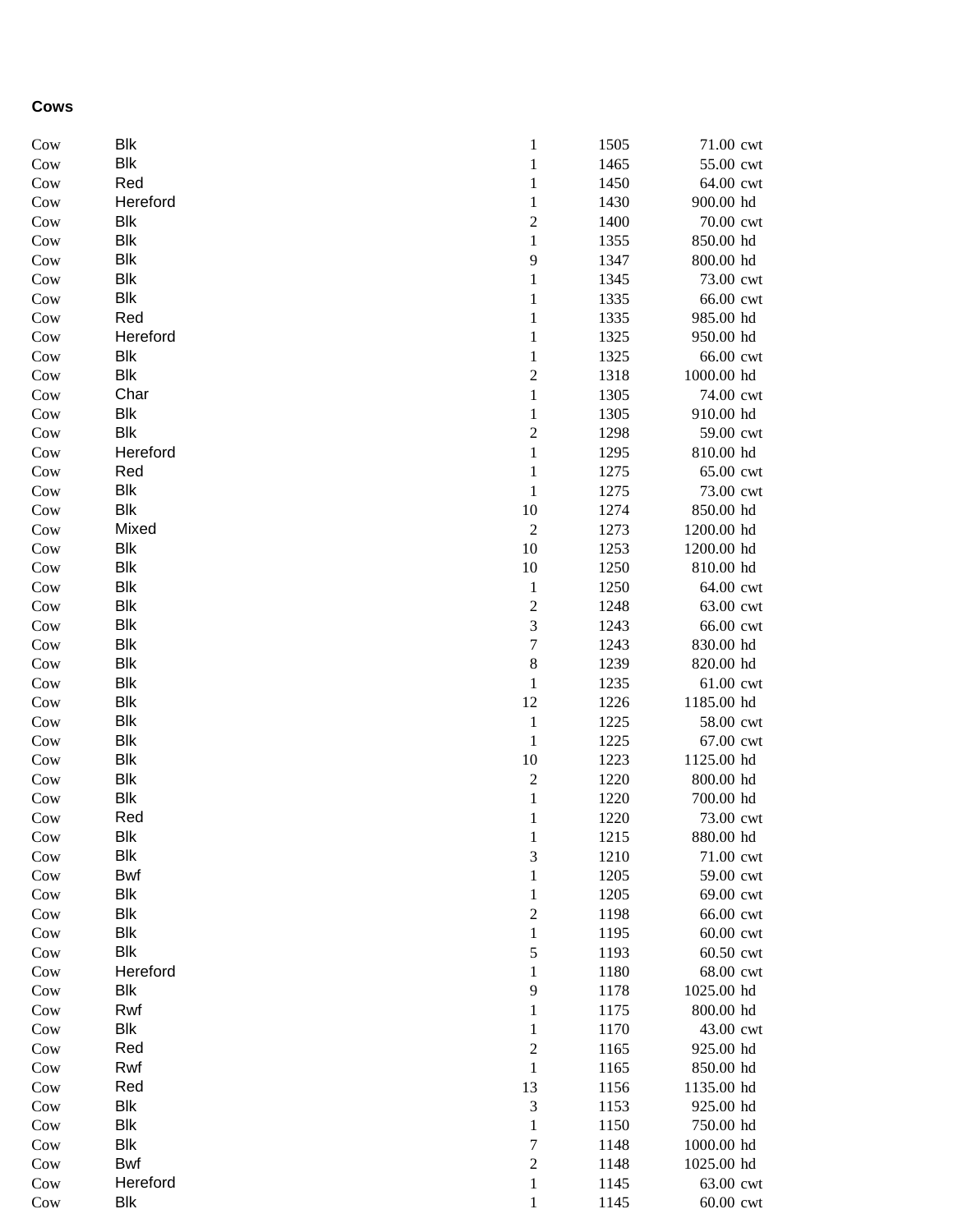| $_{\text{Cow}}$ | <b>Blk</b> | 5                        | 1144 | 60.00 cwt   |
|-----------------|------------|--------------------------|------|-------------|
| Cow             | <b>Blk</b> | $\overline{\mathcal{L}}$ | 1139 | 66.00 cwt   |
| Cow             | <b>Blk</b> | 1                        | 1135 | 68.00 cwt   |
| Cow             | <b>Blk</b> | $\boldsymbol{7}$         | 1134 | 60.00 cwt   |
| Cow             | <b>Blk</b> | $\overline{c}$           | 1128 | 1025.00 hd  |
| Cow             | <b>Blk</b> | $\overline{c}$           | 1128 | 66.00 cwt   |
| Cow             | <b>Blk</b> | $\mathbf{1}$             | 1125 | 59.00 cwt   |
| Cow             | <b>Blk</b> | $\mathbf{1}$             | 1120 | 69.00 cwt   |
| Cow             | <b>Blk</b> | 8                        | 1111 | 875.00 hd   |
| Cow             | <b>Blk</b> | $\overline{c}$           | 1110 | 750.00 hd   |
| Cow             | Blk        | $\,1$                    | 1110 | 54.00 cwt   |
| Cow             | Mixed      | $\overline{c}$           | 1093 | 52.00 cwt   |
| Cow             | Red        | $\,1$                    | 1090 | 59.00 cwt   |
| Cow             | Blk        | $\overline{c}$           | 1088 | 64.00 cwt   |
| Cow             | <b>Blk</b> | $\sqrt{6}$               | 1087 | 62.00 cwt   |
| Cow             | <b>Blk</b> | 6                        | 1079 | 60.00 cwt   |
| Cow             | Red        | 1                        | 1060 | 775.00 hd   |
| Cow             | Blk        | 4                        | 1060 | 60.00 cwt   |
| Cow             | <b>Blk</b> | $\overline{c}$           | 1058 | 61.00 cwt   |
| Cow             | <b>Blk</b> | $\mathbf{1}$             | 1055 | 62.00 cwt   |
| Cow             | <b>Blk</b> | 1                        | 1050 | 950.00 hd   |
| Cow             | Hereford   | 1                        | 1050 | 61.00 cwt   |
| Cow             | <b>Blk</b> | 3                        | 1032 | 65.50 cwt   |
| Cow             | <b>Blk</b> | 1                        | 1025 | 45.00 cwt   |
| Cow             | Red        | 1                        | 1010 | 850.00 hd   |
| Cow             | Dairy      | 1                        | 1010 | 59.00 cwt   |
| Cow             | Blk        | $\overline{c}$           | 1008 | 1075.00 hd  |
| Cow             | Blk        | $\mathbf{1}$             | 1005 | 60.00 cwt   |
| Cow             | <b>Bwf</b> | $\mathbf 1$              | 1000 | $1.00$ cwt  |
| Cow             | <b>Blk</b> | 12                       | 999  | 60.00 cwt   |
| Cow             | Blk        | $\mathbf{1}$             | 990  | 69.00 cwt   |
| Cow             | Mixed      | 3                        | 988  | 60.00 cwt   |
| Cow             | Mixed      | 3                        | 988  | 59.00 cwt   |
| Cow             | <b>Blk</b> | 3                        | 980  | 56.00 cwt   |
| Cow             | <b>Blk</b> | $\mathbf{1}$             | 960  | 63.00 cwt   |
| Cow             | <b>Blk</b> | 1                        | 955  | 70.00 cwt   |
| Cow             | Blk        | 1                        | 940  | $60.00$ cwt |
| Cow             | <b>Blk</b> | $\mathbf{1}$             | 935  | 850.00 hd   |
| Cow             | <b>Blk</b> | $\overline{c}$           | 928  | 59.00 cwt   |
| Cow             | Red        | 1                        | 925  | 58.00 cwt   |
| Cow             | Red        | 1                        | 905  | 74.00 cwt   |
| Cow             | Red        | 1                        | 900  | 65.00 cwt   |
| Cow             | <b>Blk</b> | 1                        | 900  | 45.00 cwt   |
| Cow             | <b>Blk</b> | 1                        | 880  | 60.00 cwt   |
| Cow             | <b>Blk</b> | 1                        | 865  | 53.00 cwt   |
| Cow             | <b>Bwf</b> | 1                        | 835  | 700.00 hd   |
| Cow             | <b>Blk</b> | 1                        | 805  | 55.00 cwt   |
| Cow             | <b>Blk</b> | 1                        | 800  | 68.00 cwt   |
| Cow             | <b>Blk</b> | 1                        | 800  | 650.00 hd   |
| Cow             | <b>Blk</b> | 3                        | 735  | 87.00 cwt   |
| <b>Bulls</b>    |            |                          |      |             |
| Bull            | <b>Blk</b> | 1                        | 2195 | 101.00 cwt  |
| Bull            | <b>Blk</b> | $\mathbf{1}$             | 1800 | 89.00 cwt   |
| Bull            | Char       | $\mathbf{1}$             | 1770 | 93.00 cwt   |
| Bull            | <b>Blk</b> |                          | 1715 | 89.00 cwt   |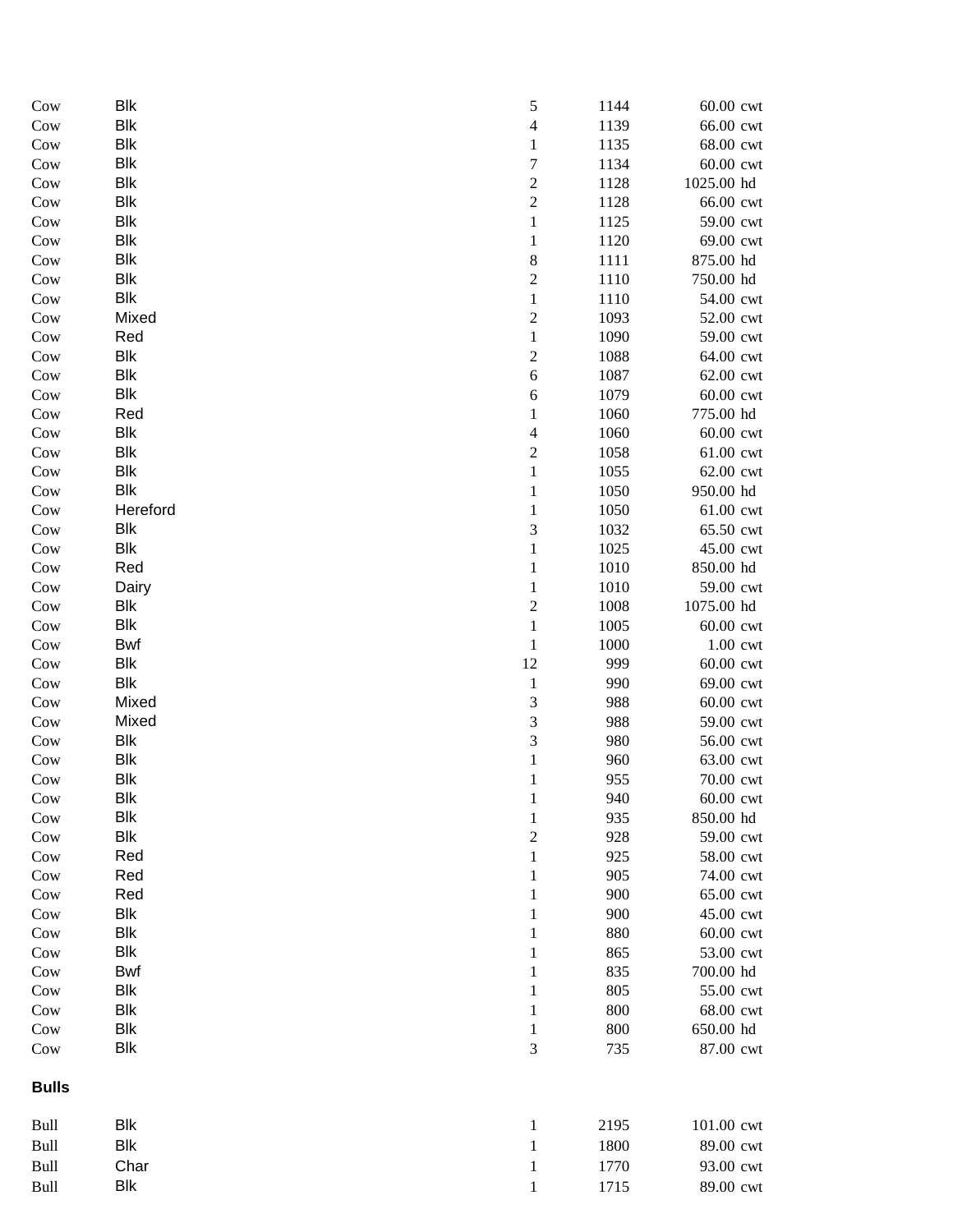| <b>Bull</b> | Blk      | 1695 | 96.00 cwt |
|-------------|----------|------|-----------|
| <b>Bull</b> | Blk      | 1565 | 83.00 cwt |
| <b>Bull</b> | Blk      | 1490 | 77.00 cwt |
| <b>Bull</b> | Blk      | 1475 | 84.00 cwt |
| <b>Bull</b> | Mixed    | 988  | 75.00 cwt |
| Bull        | Hereford | 840  | 65.00 cwt |